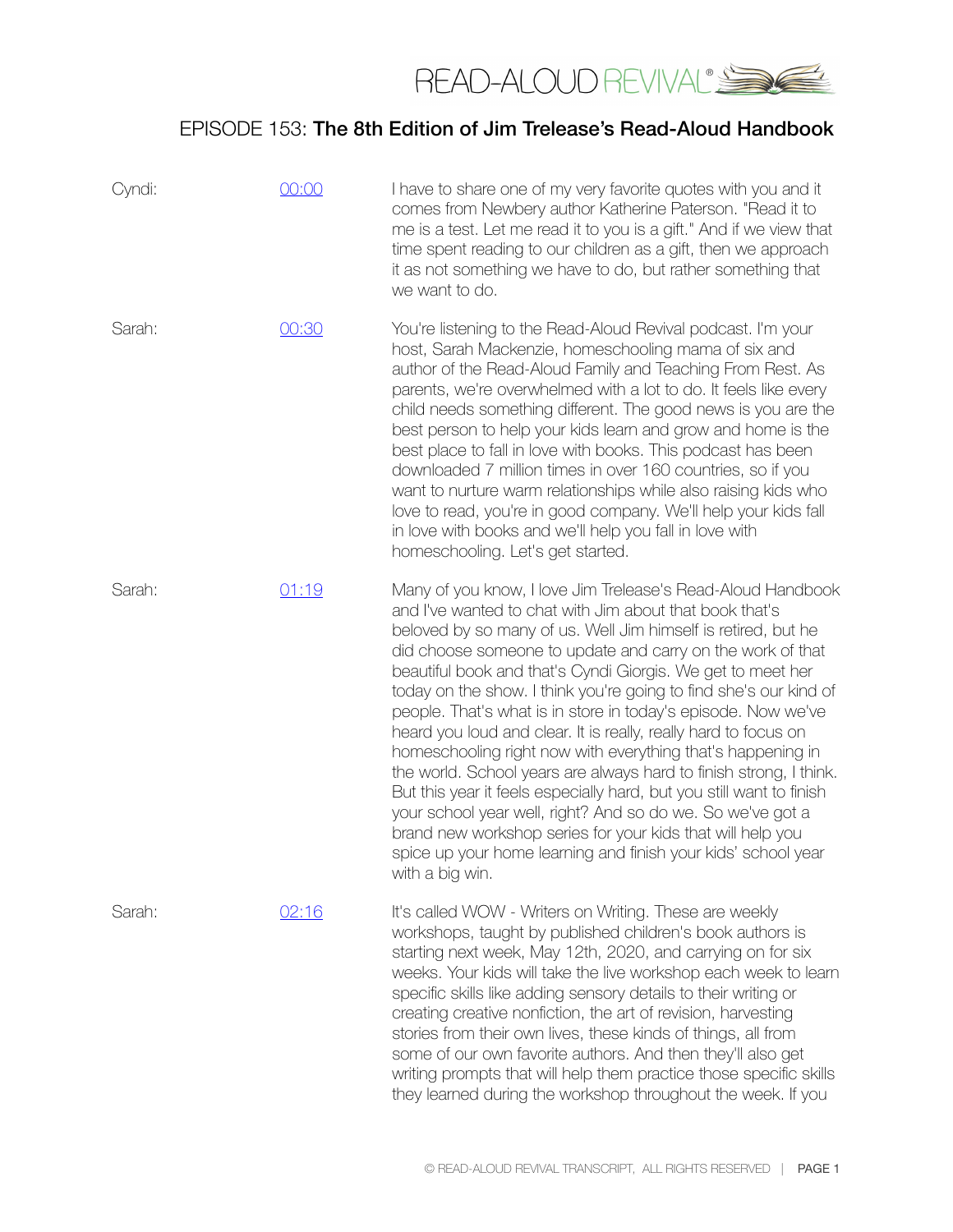

|          |       | need to liven things up, this is a fabulous solution. You can use<br>it as your writing curriculum for the end the school year and I<br>think you and your kids will be glad you did. It's happening in<br>RAR Premium, so head to RARPremium.com to join us. If you<br>are a premium member, you don't need to register in advance<br>or pay anything extra to participate.                                                                                                                                                                                                                                                                                                                                                                                                 |
|----------|-------|------------------------------------------------------------------------------------------------------------------------------------------------------------------------------------------------------------------------------------------------------------------------------------------------------------------------------------------------------------------------------------------------------------------------------------------------------------------------------------------------------------------------------------------------------------------------------------------------------------------------------------------------------------------------------------------------------------------------------------------------------------------------------|
| Sarah:   | 03:14 | It's all a part of your RAR Premium membership and if you're<br>not an RAR Premium member and you're interested in joining<br>us, head to RARPremium.com and then join for a month or a<br>quarter so that you don't miss the fabulous workshop series.<br>We're so excited to bring this to your kids and help you get a<br>big win right here at the finish line to this school year. Before I<br>chat with today's guest, I'm going to take a listener question.                                                                                                                                                                                                                                                                                                          |
| Bethany: | 03:40 | Hi Sarah. This is Bethany Stewart. During quarantine, we<br>haven't been able to go to the library of course, and we don't<br>want to buy a million new books. It's been okay so far because<br>we've been reading some of our big compilations, a Madeline<br>treasury, the Brambly Hedge collection, Richard Scarry Busy<br>Town collection, a book of fairy tales. I wondered if we want to<br>buy something that has a lot of bang for our buck, do you have<br>a recommendation for a treasury, a compilation source, some<br>sort of anthology for us? Thank you.                                                                                                                                                                                                      |
| Sarah:   | 04:14 | I sure do. And what a great question. On episode 78 of the<br>podcast, I talked about some of my favorite picture book<br>treasuries, so I just pulled that up and you can find this whole<br>list at ReadAloudRevival.com/78 and I'll tell you, I once upon a<br>time on this show, I said I didn't love treasuries because I felt<br>like picture book treasuries are harder to snuggle up with. But<br>then I was, what's the word I'm looking for? Converted. My<br>ways were in remedied because I realized how helpful picture<br>book treasuries are, especially for longer reading sessions, for<br>taking on errands, if you're going to be sitting in a waiting room<br>or in our current case when you need to get a lot of bang for<br>your buck, like you said. |
| Sarah:   | 05:01 | So here's a few of my favorites. If you want to see the whole<br>list, go to ReadAloudRevival.com/78. My own very favorite is<br>the Magical World of Strega Nona, which is a treasury by<br>Tommy dePaola. That one is beautiful and it's also got some<br>fun music and a CD and some recipes in the back. So that's<br>got some fun extra perks. Jan Brett has an animal treasury that<br>came out just a few years ago that is especially lovely. Let's<br>see, there's also one that contains Robert McCloskey books,                                                                                                                                                                                                                                                   |
|          |       |                                                                                                                                                                                                                                                                                                                                                                                                                                                                                                                                                                                                                                                                                                                                                                              |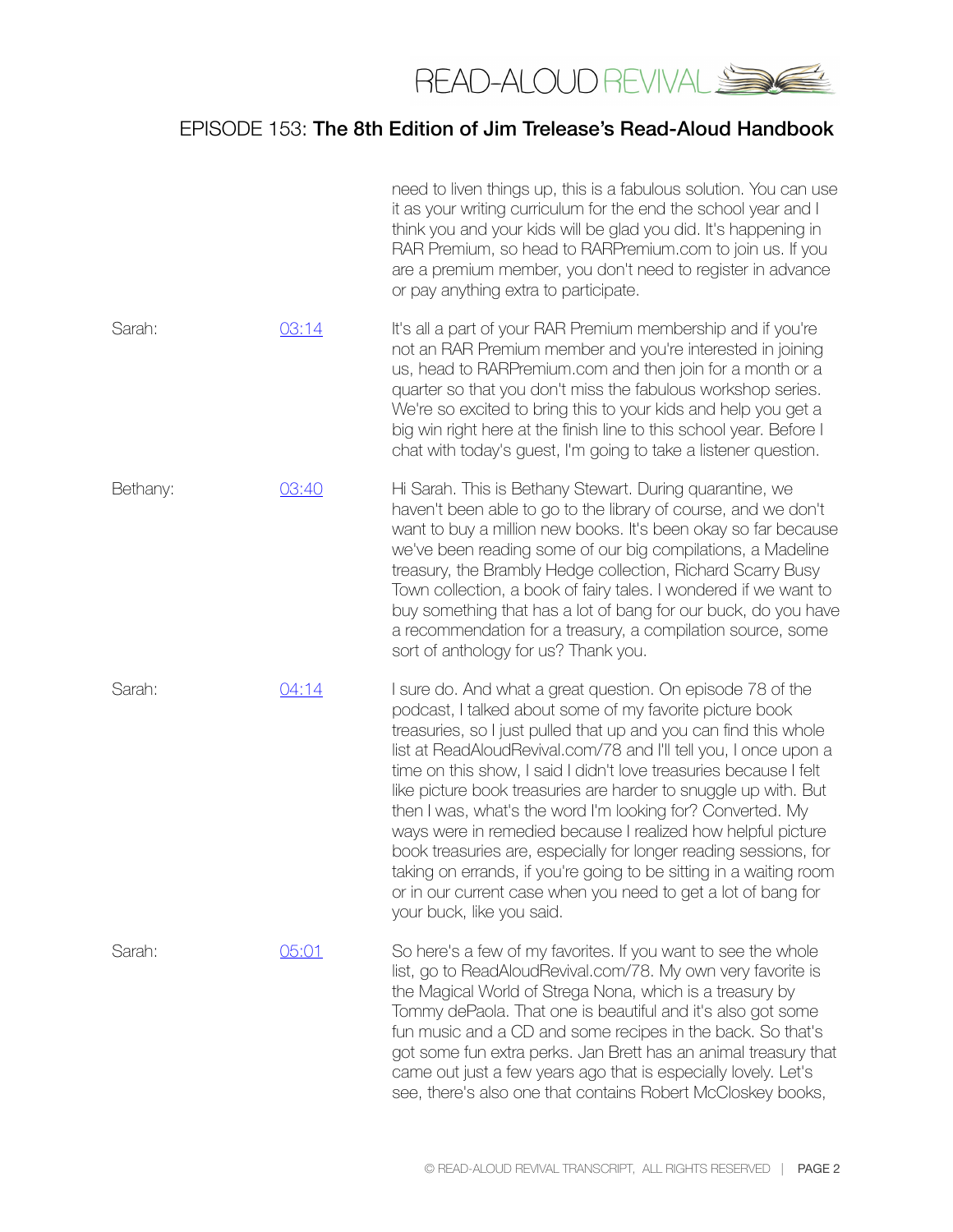

|        |       | which I think are just gold standard. So if you are It's one of<br>those names that if you see anything by Robert McCloskey,<br>you should just get it because everything he's made is<br>amazing. And that has things like Blueberries For Sal and Make<br>Way For Ducklings and One Morning in Maine and a bunch of<br>his works.                                                                                                                                                                                                                                                                                                                                                                                                                                                                                                                                                                                                                                                      |
|--------|-------|------------------------------------------------------------------------------------------------------------------------------------------------------------------------------------------------------------------------------------------------------------------------------------------------------------------------------------------------------------------------------------------------------------------------------------------------------------------------------------------------------------------------------------------------------------------------------------------------------------------------------------------------------------------------------------------------------------------------------------------------------------------------------------------------------------------------------------------------------------------------------------------------------------------------------------------------------------------------------------------|
| Sarah: | 05:51 | And then another treasury we just adore and sees a lot of use<br>at our house is a Little House Treasury, which is the Little<br>House picture books that were based on Laura Ingalls Wilder's<br>original novels. But they have been adapted for picture books<br>using a lot of the same language from the originals and paired<br>with Renee Graef's' lovely, lovely, lovely illustrations. That<br>treasury gets a lot of use at our house. So those are just a few<br>favorites. We're going to put them all in today's show notes,<br>but you can also see the whole list of favorite picture book<br>treasuries. It looks like there are, I don't know, 12 or 13 books<br>on this list and I'll see if I want to add any here too because<br>treasuries are a really wonderful way to, like you said, pack a<br>lot of punch and if you can only buy a few books right now but<br>you want to widen your children's selection at home, a treasury<br>is a fantastic way to do it. |
| Sarah: | 07:02 | Well Cyndi Girorgis is a passionate advocate for reading aloud.<br>She's a professor of literacy education and children's literature<br>at Arizona State University and has worked as a classroom<br>teacher, a school librarian and a teacher educator. Last year<br>she completed the revisions and additions to the eighth edition<br>of Jim Trelease's Read-Aloud Handbook and she's going to be<br>continuing with upcoming updates to that book. She is clearly<br>our kind of people. You're going to love her. Today, she's going<br>to give us a little sneak peek behind that process of updating<br>Jim Trelease's Read-Aloud Handbook.                                                                                                                                                                                                                                                                                                                                       |
| Sarah: | 07:40 | This eighth edition has updated research. It has an entirely new<br>and really excellent chapter on visual literacy and she also<br>gives new book recommendations. This eighth edition was just<br>released this past September. The new version has my favorite<br>cover yet. It's so beautiful. We'll put a link to it in the show<br>notes, of course. ReadAloudRevival.com/153 so you can see<br>for yourself. Like I mentioned at the top of the show, Jim<br>Trelease himself chose Cyndi to be the steward of his<br>message, so of course I've been chomping at the bit to talk to<br>her. I'm glad that she's here. I started by asking Cyndi what it<br>was like to meet Jim Trelease.                                                                                                                                                                                                                                                                                        |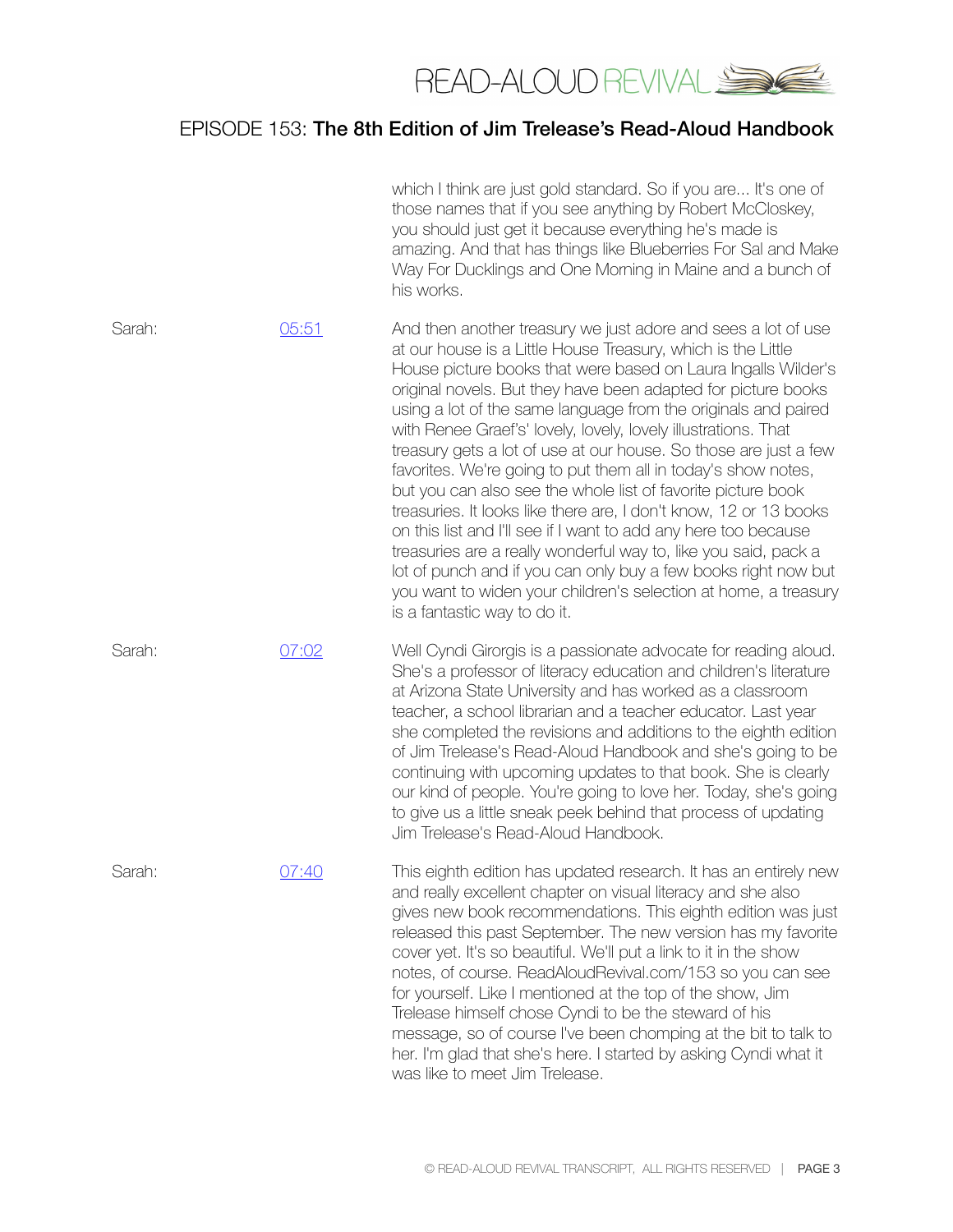

| Cyndi: | 08:20 | I haven't actually physically met him. We communicate by<br>phone and obviously through email, but through those<br>exchanges, I mean I have to tell you that Jim Trelease is one of<br>the kindest, most supportive and gracious individuals I've ever<br>met. He's also this really fabulous storyteller. And when I talk<br>with him on the phone, he always has these great stories to<br>share. This book really it's a gift isn't it? And I think you referred<br>to it as that because I think truly it is what I hope it always will<br>be is it's just somebody who was so passionate about<br>something that they observed that was missing from a child's<br>life. And he became this very voracious and very vocal<br>advocate for reading aloud. |
|--------|-------|---------------------------------------------------------------------------------------------------------------------------------------------------------------------------------------------------------------------------------------------------------------------------------------------------------------------------------------------------------------------------------------------------------------------------------------------------------------------------------------------------------------------------------------------------------------------------------------------------------------------------------------------------------------------------------------------------------------------------------------------------------------|
| Sarah: | 09:15 | Yeah. I mean his love for children and for story and then just for<br>the simple and powerful gift of reading aloud, it comes<br>through, I think on every single page of every edition I've read<br>of this book and it's what captured my heart the first time that I<br>read it as well. So let's talk about the updates to it because I<br>imagine that would have been a very daunting task to I'm<br>trying to imagine what you must've felt like taking this book and<br>bringing it in to an eighth edition and wanting to do it justice<br>and wanting to make sure you're carrying it forward. I just<br>imagined that feeling really daunting. So tell me what kind of<br>changes you were looking to make with this eighth edition?               |
| Cyndi: | 09:55 | Daunting is a good word. I carried this book with me<br>everywhere. Every time I had a few minutes I sat down and I<br>read it. I don't know, I think just even the physical act of just<br>having it with me all the time, like there was something that<br>was going to magically happen that I could find my way into it<br>because part of it is Jim's voice is so strong in the previous<br>editions and how could I find my way into the book and bring<br>myself into it, but retain why this book has been so popular for<br>so long?                                                                                                                                                                                                                 |
| Cyndi: | 10:30 | So I looked at the structure of it first of all and I liked the<br>question and response format of it. And I think that really works<br>because a lot of these questions are questions you've<br>probably heard parents ask and I certainly have. But there's<br>also a lot of questions that I don't think parents have even<br>thought of about the role and the importance of reading aloud.<br>So when I was thinking about what was it and what could I<br>bring to this, in addition to updating the research and things<br>like that, one of my passions and beliefs is about visual literacy<br>and the visual aspect of books.                                                                                                                       |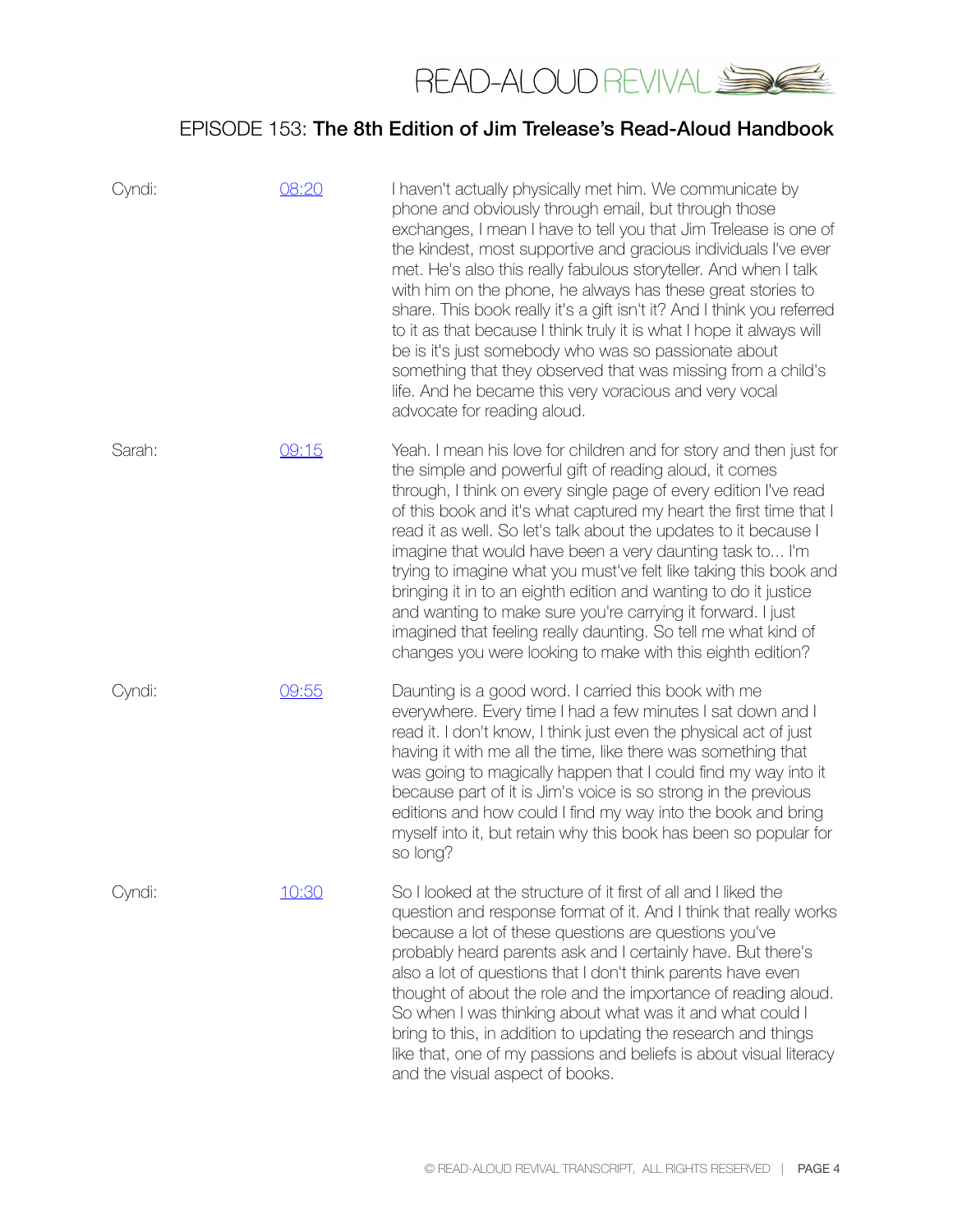

| Cyndi: | 11:09 | So I created a whole new chapter about the artistic and design<br>elements in picture books and also talked about uniqueness of<br>illustrated and graphic novels. Kids are just so visual and<br>they're immediately drawn to illustrations. I wanted to get<br>parents and kids the language to talk about what they're<br>seeing. And that illustrations not only enhance the text, but<br>sometimes they actually tell a secondary story. And so it's<br>important to slow down and savor the whole book, and not<br>just focus on the text. I heard an illustrator once compare a<br>picture book to holding a mini museum in your hands. So if we<br>view illustrations and artistic works, then we can really help kids<br>appreciate the visual world around them. |
|--------|-------|----------------------------------------------------------------------------------------------------------------------------------------------------------------------------------------------------------------------------------------------------------------------------------------------------------------------------------------------------------------------------------------------------------------------------------------------------------------------------------------------------------------------------------------------------------------------------------------------------------------------------------------------------------------------------------------------------------------------------------------------------------------------------|
| Sarah: | 11:57 | Yeah, I love how you take the time in this chapter on visual<br>literacy and reading aloud on the artifact of a book, the size<br>and the shape and the feel and weight of it. And then the<br>artistic elements that go into the illustrations do so much<br>storytelling. I love that you've taken the pages to point those<br>out because until someone pointed out, you know what a<br>border You talked about borders and frames and end papers<br>and front matter and typography. These are things that we dig<br>into when we do our family book clubs at Read Aloud Revival<br>because they tell so much of the story. They help you love a<br>book so much better, I think. And so I love this chapter.                                                          |
| Cyndi: | 12:38 | Thank you. Thank you for saying that because I think that we<br>start a book and we always think it starts on the page where<br>the text first begins. But so often a book begins on the cover or<br>sometime you take off the dust jacket and there are, I always<br>call them little hidden treasure, and there's a different illustration<br>on the hard casing of the book as opposed to just on the dust<br>jacket. And then this, as you mentioned the endpapers. So<br>often stories begin on the end papers and like there's a book<br>called Oh No, by Candace Fleming.                                                                                                                                                                                           |
| Sarah: | 13:10 | Oh I love that book.                                                                                                                                                                                                                                                                                                                                                                                                                                                                                                                                                                                                                                                                                                                                                       |
| Cyndi: | 13:12 | I know, I love that book too. And you know right on that,<br>remember the end papers where there's a tiger and he's<br>lurking in the trees. And then there's that frog jumping kind of<br>out of the frame almost. And that's where the story begins.<br>And if you miss that first part of those end papers, you kind of<br>miss a little something going into the book. And as you<br>mentioned, the typography, it's like there's a reason why the<br>font appears in a certain way or there's just how expressive it<br>helps you read the texts. So every single part of a book, a                                                                                                                                                                                   |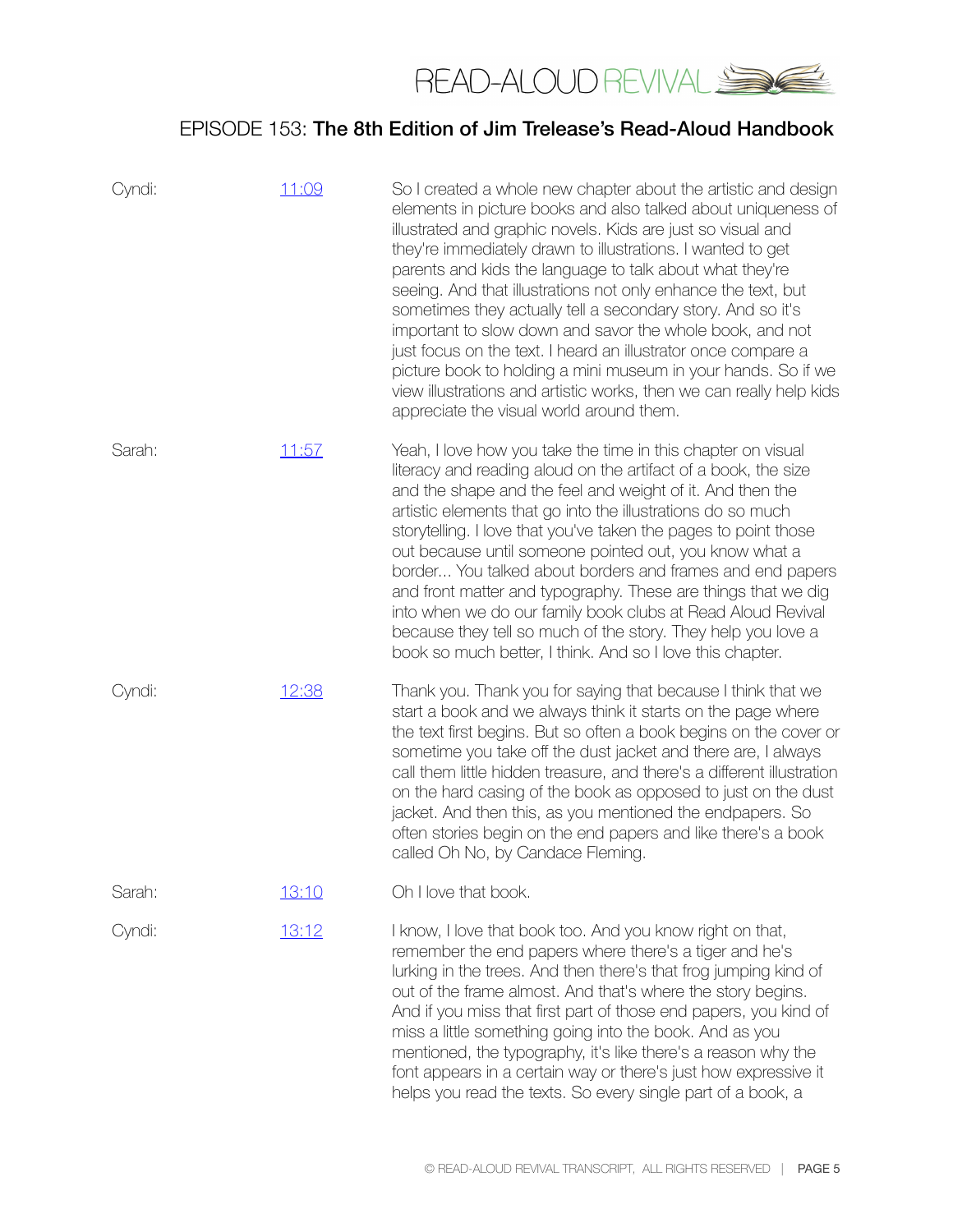

|        |       | picture book and chapter books and illustrated novels and<br>graphic novels. There's intentional decisions made for each<br>part of that book. So I'm glad you liked the chapter. I'm thrilled<br>to hear that because I wanted to bring that piece to the Read-<br>Aloud Handbook and thinking about the whole book.                                                                                                                                                                                                                                                                                                                                                                                                                            |
|--------|-------|--------------------------------------------------------------------------------------------------------------------------------------------------------------------------------------------------------------------------------------------------------------------------------------------------------------------------------------------------------------------------------------------------------------------------------------------------------------------------------------------------------------------------------------------------------------------------------------------------------------------------------------------------------------------------------------------------------------------------------------------------|
| Sarah: | 14:13 | And then I also appreciate your section here on graphic novels,<br>which we've talked about a little bit on this show because I do<br>think for a lot of us as parents, we think you even start the<br>section saying "as adults we probably have some sort of<br>comic book reading in our past." I think we think of the modern<br>graphic novels as the kind of maybe the Garfield books or<br>something that we read when we were kids and a graphic<br>novel does a lot more than that these days than it used to. And<br>so it can live a lot more vibrantly on the page than we might<br>expect. And so I like that you've got a whole section here for<br>that as well.                                                                  |
| Cyndi: | 14:48 | And research is showing that it actually takes more on the part<br>of the reader to read a graphic novel then it does other type of<br>just straight text because they have to fill in so much between<br>those frames, between those panels, and kids are really drawn<br>to graphic novels and there's so many ways to read them,<br>especially as read-alouds because a lot of it's told through<br>speech bubbles and just think about a family, just taking<br>different parts of reading aloud a graphic novel. So I think at<br>first we're a little like, "Oh, what do I do with this?" And then<br>you start slowing down and again, looking at the book and<br>realizing how much fun is this to read.                                 |
| Sarah: | 15:29 | Yeah, exactly. Is there anything else you want to mention about<br>the updates that you've made to the book that we should<br>make sure we know about?                                                                                                                                                                                                                                                                                                                                                                                                                                                                                                                                                                                           |
| Cyndi: | 15:45 | One thing is about technology. And I love Jim but he's a little<br>averse to technology. So I had to kind of find a way to talk<br>about technology, but because it's such an important part of<br>our life today, I mean we can't ignore, especially right now,<br>right? We're so reliant on technology to bring us the outside<br>world. So I did talk a lot more about how we can utilize<br>technology with audio books, with eBooks and also with book<br>apps, how that can enhance or even change the experience,<br>but still is a way to go into the read aloud experience with<br>parents and kids. So the technology was something woven<br>throughout the book and how it's impacting us and how it's<br>impacting reading as well. |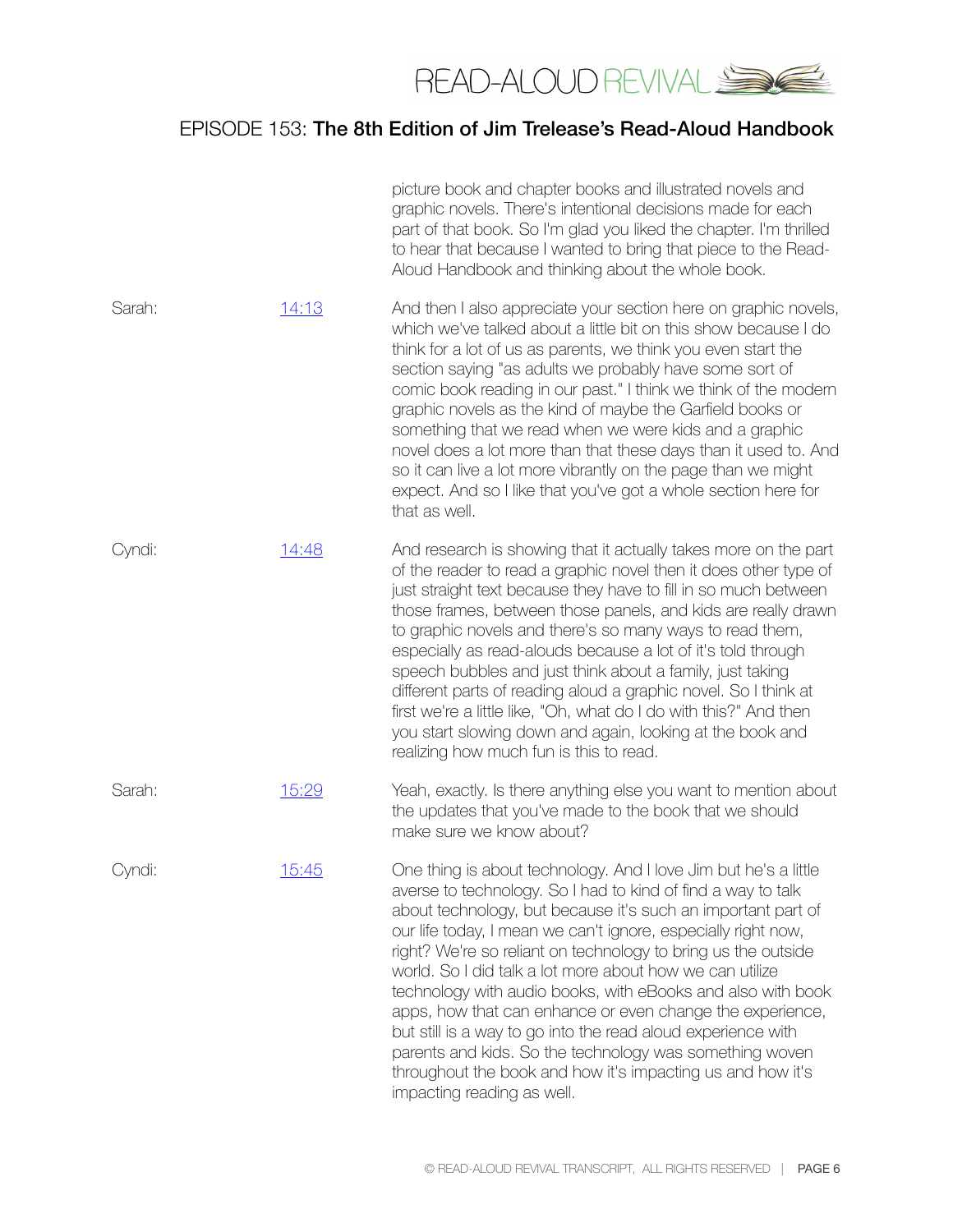

| Sarah: | 16:42 | Cyndi, what do you think is most important for today's modern<br>families to know about reading aloud?                                                                                                                                                                                                                                                                                                                                                                                                                                                                                                                                                                                                                                                                      |
|--------|-------|-----------------------------------------------------------------------------------------------------------------------------------------------------------------------------------------------------------------------------------------------------------------------------------------------------------------------------------------------------------------------------------------------------------------------------------------------------------------------------------------------------------------------------------------------------------------------------------------------------------------------------------------------------------------------------------------------------------------------------------------------------------------------------|
| Cyndi: | 16:48 | Oh, I have to share one of my very favorite quotes with you and<br>it comes from Newbery author Katherine Paterson. "Read it to<br>me is a test, let me read it to you is a gift." And if we view that<br>time spent reading to our children as a gift, then we approach<br>it as not something we have to do, but rather something that<br>we want to do and we should consider reading aloud not just<br>at bedtime, but any time. Grab a book, read it at breakfast and<br>start the day. Or is it a special time that we set aside on the<br>weekend or think about reading aloud in other forms such as<br>the sibling read aloud time. And audio books, I just mentioned<br>they're also a great way to enjoy a story together either at<br>home or in the car.       |
| Cyndi: | 17:37 | We spent a lot of times in the car sometimes and we can read<br>books on our digital devices, but it's important that it's still that<br>time spent reading together and the interaction that it provides<br>between the parent and child and just having books available<br>throughout the house and in the car and wherever we are, so<br>there's always ready access to them and they just become<br>part of our everyday lives. I think I would just want to say that<br>parents should remember that some of the most powerful<br>memories their children will have is being read aloud too.                                                                                                                                                                           |
| Sarah: | 18:12 | It's so true. And you know, my husband will often say that he<br>doesn't have a lot of specific memories of elementary school,<br>but what he remembers, and definitely his fondest memories of<br>school, were when his teacher read aloud. He remembers the<br>books she read, he remembers the lilt of her voice and the way<br>she sat in the chair and the look of the book in her hands. And<br>it's a very vivid memory for him. And I think it feels very simple.<br>It feels almost too easy to be effective. Like this can't really<br>make as big of a difference as we think it does, but then it's<br>lasting. And so I love that so much. And to think of it as a gift,<br>as a gift that we give our children as an act of love. Yeah, that's<br>good stuff. |
| Cyndi: | 18:56 | And when we select gifts, when we think about the gifts we<br>give to our children. I mean, we select them for a variety of<br>different reasons, and so when we select the books that we<br>read aloud, we also want to think about why am I selecting<br>this? And there's a lot of reasons for that, but if we think about<br>it and we approach it, this is a gift I'm giving to my child. I think<br>we think about it just a little bit differently.                                                                                                                                                                                                                                                                                                                  |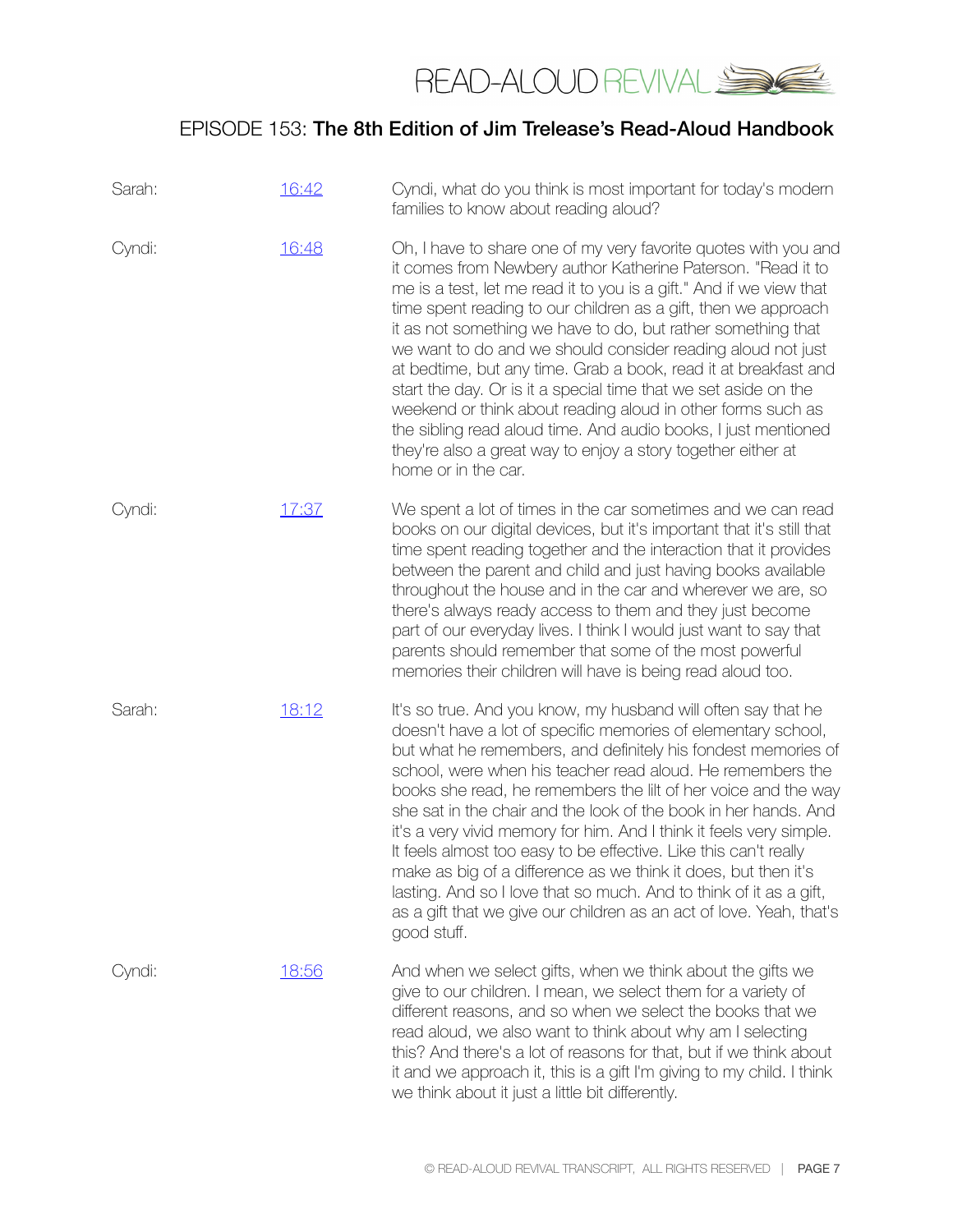

| Sarah: | 19:18 | Yeah. That's so true. As you were doing research, Cyndi, did<br>anything in particular surprise you?                                                                                                                                                                                                                                                                                                                                                                                                                                                                                                                                                                                                                                                                                                                                                                                                                                                                                                                                                                                                                                                                                                             |
|--------|-------|------------------------------------------------------------------------------------------------------------------------------------------------------------------------------------------------------------------------------------------------------------------------------------------------------------------------------------------------------------------------------------------------------------------------------------------------------------------------------------------------------------------------------------------------------------------------------------------------------------------------------------------------------------------------------------------------------------------------------------------------------------------------------------------------------------------------------------------------------------------------------------------------------------------------------------------------------------------------------------------------------------------------------------------------------------------------------------------------------------------------------------------------------------------------------------------------------------------|
| Cyndi: | 19:24 | Yes. One area of research was about the influence of dads<br>reading to their children. In the seventh edition, Jim had<br>included a short chapter on this topic and there's been some<br>additional research indicating that dads have a profound<br>impact on their children's literacy development, especially<br>boys. And boys often view reading as a feminine activity<br>because most of the time the people they see or hear reading<br>are their mothers or teachers in early grades. And so men<br>reading aloud to boys and even boys seeing the male role<br>models in their lives reading is so important. I don't think I<br>realized the impact that men have on boys and girls' literacy<br>development. So that that surprised me. And one thing that<br>unfortunately, actually didn't surprise me but kind of<br>disappoints me, is something that the Scholastic Kids and<br>Family Reading Report is shown over the years.                                                                                                                                                                                                                                                                |
| Cyndi: | 20:26 | The most recent study published this year shows that reading<br>aloud to very young children is actually on the rise, which is<br>great. What isn't so great is that fewer parents are reading to<br>their children after the age of nine. And why is this? Kids start<br>reading independently around that age. And so there's this<br>belief that we don't need to read to kids anymore because<br>they can read on their own, right? But kids don't stop learning<br>vocabulary at age nine and they're probably now encountering<br>more rare and unique words in their reading then they probably<br>know and now they're probably just going to skip over it<br>instead of learning what that word means. They also aren't<br>hearing fluent reading and they may not be discussing the<br>books that they're reading independently that would enhance<br>their comprehension. So again, going back to what I said<br>earlier about being a gift - reading aloud creates that special<br>bond and we don't ever want to miss an opportunity to do<br>that. So don't stop reading to your child once your child begins<br>reading independently because it still is a gift that we can<br>continue to give. |
| Sarah: | 21:42 | What about recommendations? So I know that like the last, oh<br>is it a full half of the book, do you think?                                                                                                                                                                                                                                                                                                                                                                                                                                                                                                                                                                                                                                                                                                                                                                                                                                                                                                                                                                                                                                                                                                     |
| Cyndi: | 21:49 | Yes, yes it is.                                                                                                                                                                                                                                                                                                                                                                                                                                                                                                                                                                                                                                                                                                                                                                                                                                                                                                                                                                                                                                                                                                                                                                                                  |
| Sarah: | 21:51 | Yes. Half of the book is recommendations and that's no easy<br>task. It feels, I think, you can kind of think, "Oh it's a list of                                                                                                                                                                                                                                                                                                                                                                                                                                                                                                                                                                                                                                                                                                                                                                                                                                                                                                                                                                                                                                                                                |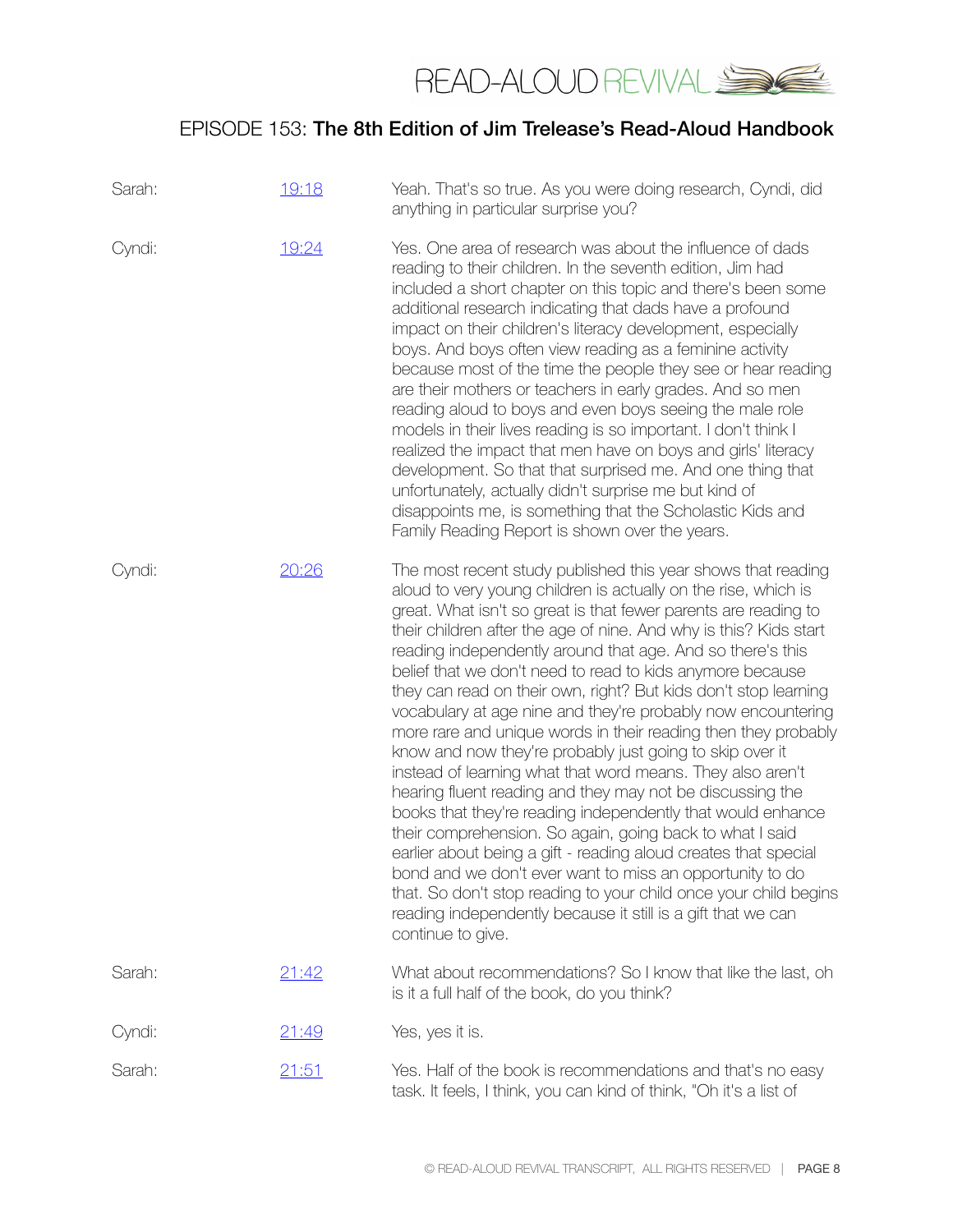

|        |       | books," but I put a lot of book recommendations in the Read<br>Aloud family and it's a lot of work to make a really good list of<br>book recommendations and talk about them, give a little<br>information so people can skim this, whatever you have to say<br>about the book and makes them want to read it. So I just, my<br>hats off to you because this is no small task and I found so<br>many favorites on your list. Actually I can see just flipping<br>through these pages right away several additions to the book<br>lists, but tell me about a few of your favorite books that you<br>added.                                                                                                                                                                                                                                                                                                                                                  |
|--------|-------|------------------------------------------------------------------------------------------------------------------------------------------------------------------------------------------------------------------------------------------------------------------------------------------------------------------------------------------------------------------------------------------------------------------------------------------------------------------------------------------------------------------------------------------------------------------------------------------------------------------------------------------------------------------------------------------------------------------------------------------------------------------------------------------------------------------------------------------------------------------------------------------------------------------------------------------------------------|
| Cyndi: | 22:36 | Well, you're right. I mean it's like what do you include? And<br>that's what was a really difficult decision. There's so many<br>classics right that we want children to hear such as Where The<br>Wild Things Are or Strega Nona or Charlotte's Web and it's<br>really important to include those books, but there's also so<br>many lists out there that contain, what your child should hear,<br>what your child should know. So I had to find a balance<br>between those classics that are essentially part of kids' literary<br>heritage but I also wanted to offer some newer titles that may<br>or may not become classics but are just really good books to<br>read aloud. So, for example, kids really enjoy hearing nonfiction<br>read aloud and there's so many nonfiction books written in a<br>narrative style today. So books like Giant Squid by Candace<br>Fleming was stunning illustrations by Eric Rohmann. It's a great<br>read aloud. |
| Cyndi: | 23:36 | Or Balloons over Broadway by Melissa Sweet that shares the<br>story of how the balloons became such an important part of<br>the Macy's Thanksgiving day parade. And that book's been<br>out for a few years, but I just, I wanted to include it because<br>again, it's one of those things that brings some information<br>about what we do on a yearly basis. Right? Is watch the<br>parade. I also love books that invite interaction. So there's a<br>book, Chris Houghton's, Shh, We Had a Plan.                                                                                                                                                                                                                                                                                                                                                                                                                                                       |
| Sarah: | 24:11 | Oh, I don't know this one.                                                                                                                                                                                                                                                                                                                                                                                                                                                                                                                                                                                                                                                                                                                                                                                                                                                                                                                                 |
| Cyndi: | 24:12 | Oh well it's great. It's about these four characters who are<br>attempting to capture this really colorful bird and there's a<br>repetitive phrase, it goes "ready one, ready two, ready three."<br>And of course, you can guess that they miss the bird every<br>single time. But it's so much fun for kids to join in saying that<br>throughout the book.                                                                                                                                                                                                                                                                                                                                                                                                                                                                                                                                                                                                |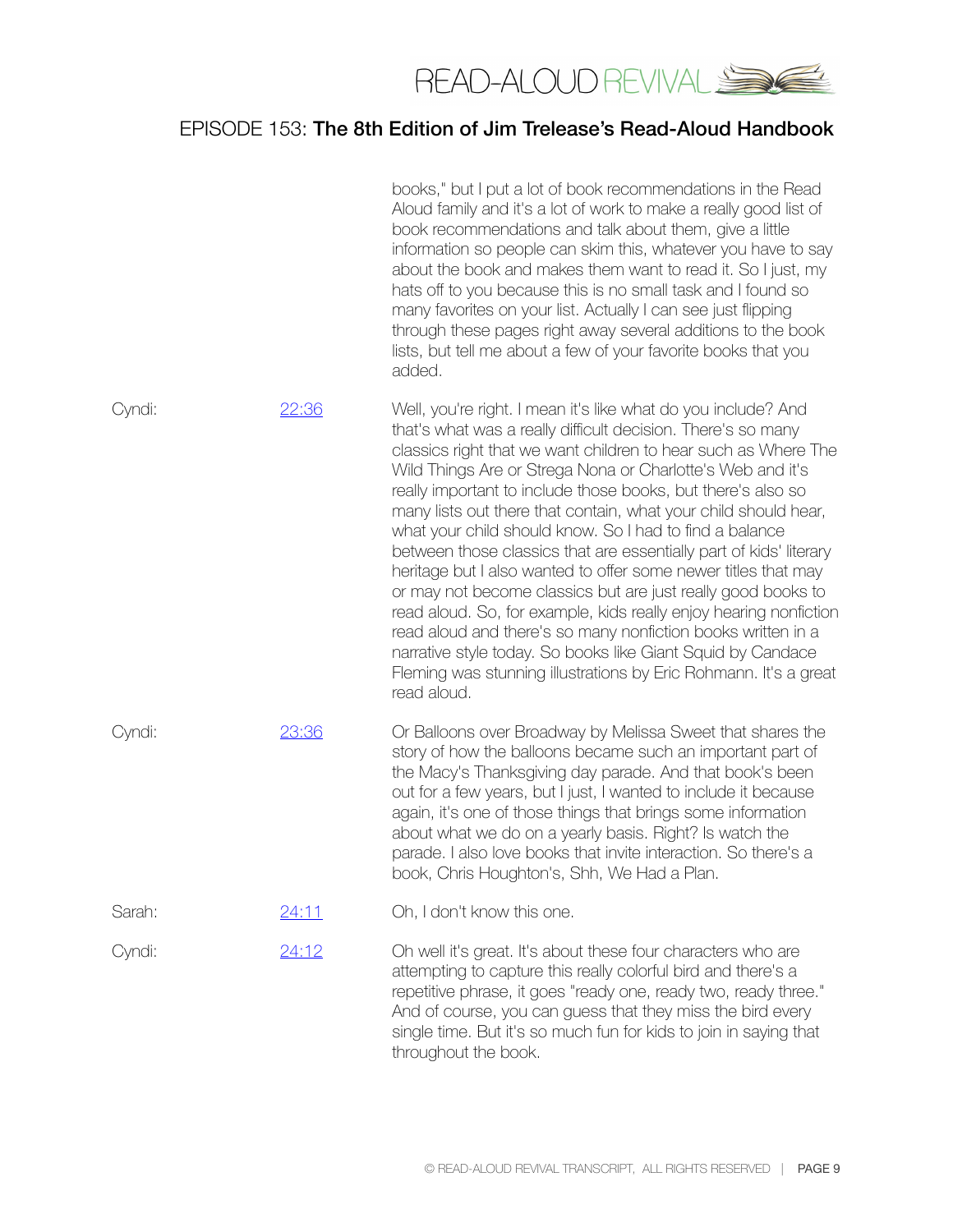

| Cyndi: | 24:36 | And then you start hearing kids saying that all the time. And<br>then there's those chapter books. Right? And that was tough<br>too because there's so many classic chapter books that we<br>want kids to know about. So I was thinking about some newer<br>ones that I really think are great for reading aloud, but also<br>books that have maybe several books in the series. So these<br>books have some really memorable characters. So books like<br>The Vanderbeekers.                                                                                                                                                                                                                                                                                                                                                        |
|--------|-------|--------------------------------------------------------------------------------------------------------------------------------------------------------------------------------------------------------------------------------------------------------------------------------------------------------------------------------------------------------------------------------------------------------------------------------------------------------------------------------------------------------------------------------------------------------------------------------------------------------------------------------------------------------------------------------------------------------------------------------------------------------------------------------------------------------------------------------------|
| Sarah: | 25:04 | Oh my goodness. Yes.                                                                                                                                                                                                                                                                                                                                                                                                                                                                                                                                                                                                                                                                                                                                                                                                                 |
| Cyndi: | 25:07 | And I love it too because the kids are always trying to find a<br>way to solve some sort of dilemma. So it's also empowering<br>for kids to hear stories about other kids who do things. And<br>sometimes they work out well, maybe sometimes they don't,<br>but great to have conversations around. So for any book<br>recommendation, I spend a lot of time reading them aloud to<br>make sure that they have a great storyline. Maybe they contain<br>rare and unique words that will further their vocabulary, stories<br>they might relate to or connect with or sometimes you just got<br>to have books that are just fun and humorous and are laugh<br>out loud funny.                                                                                                                                                        |
| Sarah: | 25:45 | Well one of those laugh out loud, funny books that I noticed<br>you added and I was so glad to see it in there is Princess Cora<br>and the Crocodile by Laura Amy Schlitz and illustrated by Brian<br>Floca and that book, well both the audio book and the actual,<br>the paper book get a lot of use in our house. Probably the<br>audio book more than anything. I think it's like 45 minutes or<br>something. Maybe it's an hour. Something like that where it's a<br>great length for turning on and letting my kids, color or do Play<br>Doh while I'm making dinner or whatever. And it's so funny, we<br>just never get tired of it. The voices are done so well and it's<br>one of those newer books that I was just delighted to see on<br>your list. And The Vanderbeekers, which I'm a big fan of all of<br>those books. |
| Sarah: | 26:30 | Oh and another one that I noticed that you added was Free as<br>a Bird, which is this a picture book biography about Malala by<br>Lina Maslow, which is so well done. And then also a book of<br>poetry called Lion of the Sky, Haiku For All Seasons by Laura<br>Purdie Salas and we're big fans of Laura around here as well.<br>So it was fun to see some of those new books on the list. I felt<br>like I was seeing my friends in the newspaper. That's what it felt<br>like.                                                                                                                                                                                                                                                                                                                                                   |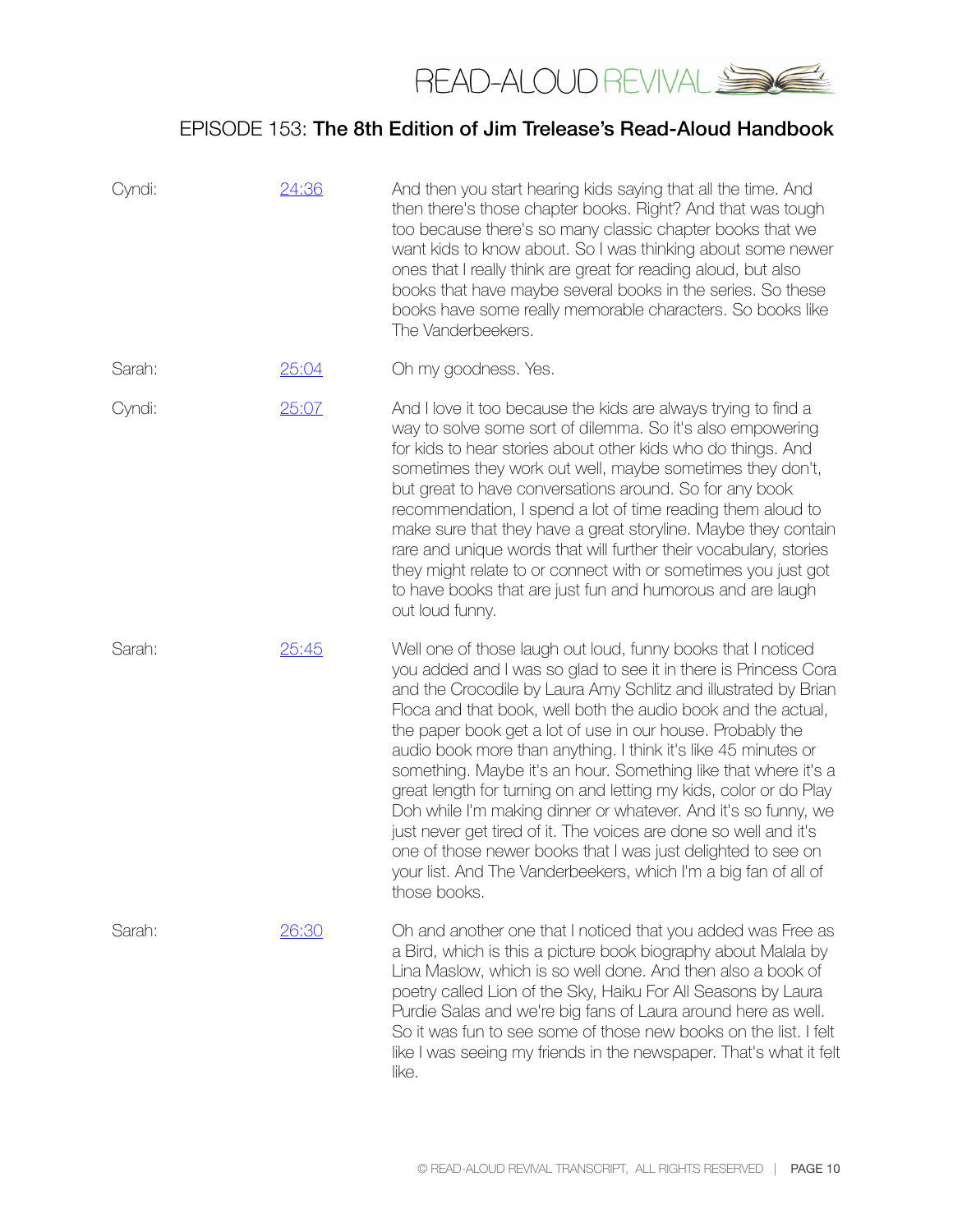

| Cyndi: | 26:58         | And that's what I I do think the classics are important, but I<br>just so often have questions from parents and teachers to say<br>what are some newer books that I can read? And so that's<br>what I hope to include in the new edition is some of those<br>newer books, but also always encourage parents to seek out<br>some of those classics too because there's a reason why they<br>been around for as long as they have. But it's also fun to find<br>some new books.                                                                                                                                                                                                                                                                                                                                                                                   |
|--------|---------------|-----------------------------------------------------------------------------------------------------------------------------------------------------------------------------------------------------------------------------------------------------------------------------------------------------------------------------------------------------------------------------------------------------------------------------------------------------------------------------------------------------------------------------------------------------------------------------------------------------------------------------------------------------------------------------------------------------------------------------------------------------------------------------------------------------------------------------------------------------------------|
| Sarah: | <u> 27:29</u> | Yes, it's true and you have lots of classics in here. I see, just<br>flipping through it here in my hands I see, you know Stuart<br>Little, the True Confessions of Charlotte Doyle and Where the<br>Red Fern Grows and the Whipping Boy. Just so many classic<br>picture books I'm seeing. And that's a trick. I think it is very<br>tricky. When I was writing the Read Aloud Family and I was<br>making the book list at the back of that book, I ran up against<br>the same kind of question of how do you balance classics that<br>are so good to read aloud and we really do want in our<br>children's repertoire, and they're such a delight to experience<br>anyway with some really excellent new books. But I think<br>you've done a beautiful job here. So I just, again, I'll say hats off<br>to you because I think this is a marvelous book list. |
| Cyndi: | 28:17         | Oh Sarah, thank you so much. That means a lot coming from<br>you because I know you're a voracious reader as well and so<br>I'm glad there's some books that you saw and hopefully some<br>new ones that may be [crosstalk 00:28:28]                                                                                                                                                                                                                                                                                                                                                                                                                                                                                                                                                                                                                            |
| Sarah: | 28:27         | Yes, there are several. I've got little stars next to to go check<br>out to get my hands on. You know, this book is, it's like we've<br>said, it's the eighth edition and you've had such an up close<br>experience with it. Why do you think this book and this<br>message of reading aloud continues to endear parents<br>generation after generation?                                                                                                                                                                                                                                                                                                                                                                                                                                                                                                        |
| Cyndi: | 28:56         | You know, that's such a great question and I've heard from so<br>many parents about how this book changed their lives and<br>their relationship with their children. Sarah, you have a great<br>story in the Read Aloud Family about how this book impacted<br>you. Do you want to share that?                                                                                                                                                                                                                                                                                                                                                                                                                                                                                                                                                                  |
| Sarah: | 29:12         | Oh, I'd love to. So yes, my oldest daughter is 18 but when she<br>was one, I was at a friend's house and she was making some<br>lunch for us and I just happened to see on her mantle a book<br>that had a bazillion post-its in it. So being the snoop that I am, I                                                                                                                                                                                                                                                                                                                                                                                                                                                                                                                                                                                            |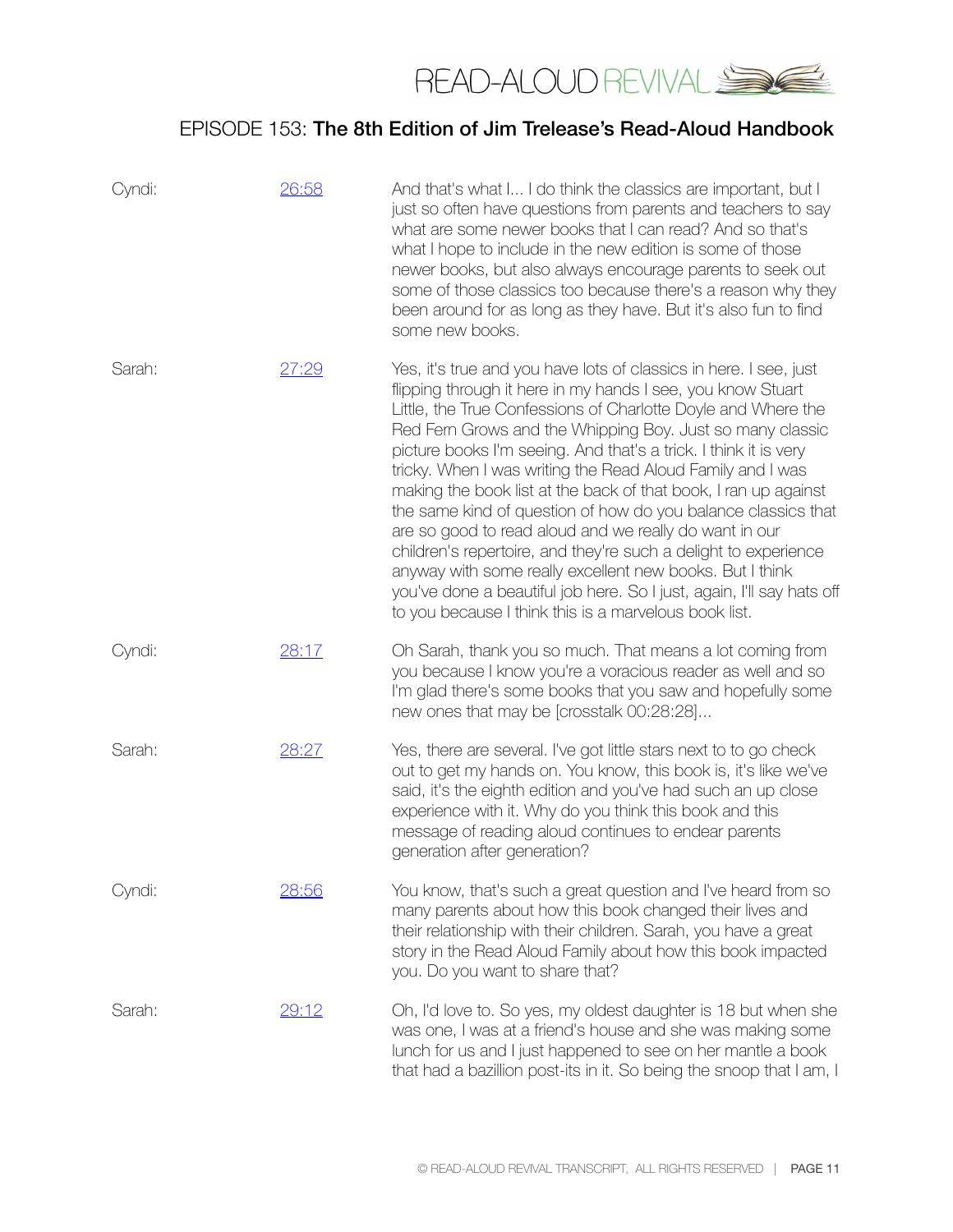

picked it up to see what she was reading with such eagerness.

| Sarah: | 29:33 | And it was the Read-Aloud Handbook. And I thought, I've<br>never heard of this before. So I was kind of flipping through it<br>and asked Christine, do you like this book? And she said, "Oh<br>my gosh, yes. Take it home with you, see what you think. But<br>it's so inspiring." So I took it home and it really was the first time<br>I think I had encountered the idea of reading aloud for its own<br>sake. So somehow in my mind, I don't think I'd ever really<br>intentionally thought this, it's just sort of my assumption, I<br>guess, was that you read aloud to small children because they<br>can't read to themselves yet. And then once can read on their<br>own, then they should read on their own like we were talking<br>about just a few minutes ago and that that would be the<br>superior way to experience any kind of story or reading.                                                                                                                                                                                                                                                                                                                               |
|--------|-------|--------------------------------------------------------------------------------------------------------------------------------------------------------------------------------------------------------------------------------------------------------------------------------------------------------------------------------------------------------------------------------------------------------------------------------------------------------------------------------------------------------------------------------------------------------------------------------------------------------------------------------------------------------------------------------------------------------------------------------------------------------------------------------------------------------------------------------------------------------------------------------------------------------------------------------------------------------------------------------------------------------------------------------------------------------------------------------------------------------------------------------------------------------------------------------------------------|
| Sarah: | 30:16 | And Jim's book was the first one that really opened my idea to<br>reading aloud being a good all unto its own and having its own<br>benefits and its own joys. And it really just broke open this idea<br>of what we're actually doing when we sit down and share a<br>story with our children and that act, I guess reading aloud is a<br>gift, like you said earlier, reading aloud as an act of love. So<br>different than Also there's, of course, great joy and beauty in<br>curling away in your bed under the covers and reading a book<br>on your own, but this unique and palpable connective tissue<br>that that grows when we share a story with our kids. And so I<br>really feel like it was Those early days of parenting are so<br>formative to the rest of your parenting journey and meeting<br>Jim's book in those early days had such a profound impact on<br>the rest of the way I engaged with my kids and books. So it's<br>true. I think it meets us and I I don't know what edition that<br>was, but it would've been 2002 probably. So whatever edition<br>was out in 2002 is probably the one that first captured my eye.<br>It wasn't the first edition, I know that. |
| Cyndi: | 31:33 | And you mentioned something earlier too, Sarah, about that<br>sometimes we need, we might know it within ourselves, but<br>sometimes we need that almost affirmation that something as<br>seemingly simple as reading aloud to a child can make a huge<br>difference in their world and also in our own. It's not about<br>teaching a child to read, but rather about offering children the<br>pleasure of reading and that there's something, it's something<br>so magical, right? That can be found in books.                                                                                                                                                                                                                                                                                                                                                                                                                                                                                                                                                                                                                                                                                  |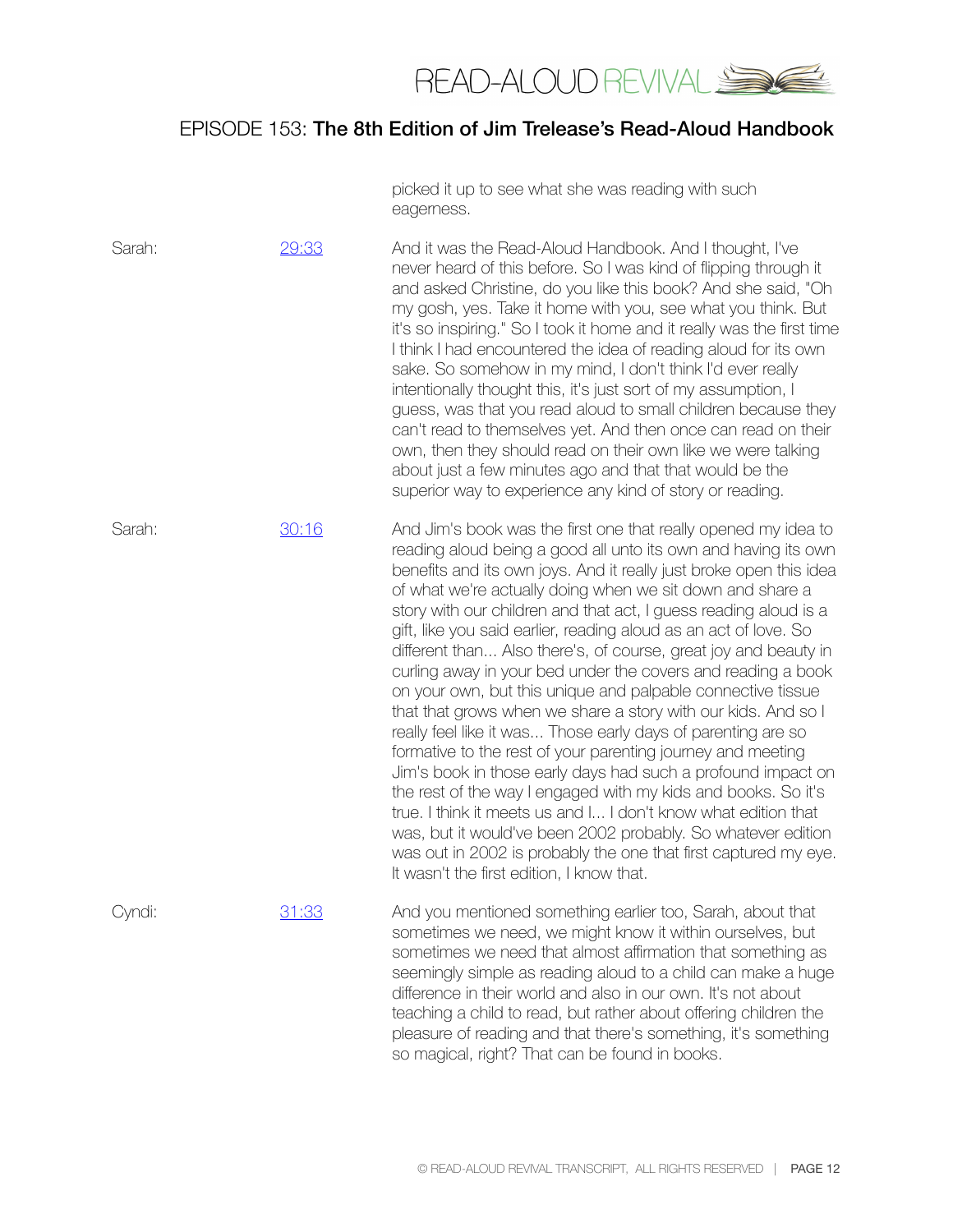

| Sarah:  | 32:06 | I love how you just said that it's not just about teaching kids<br>how to read, but about offering them the gift, this gift and<br>delight in reading, the pleasure of reading. And I think that<br>paradigm shift can have just a profound impact on the rest of<br>their life in all different ways, not just in their actual reading life,<br>but in their life as they encounter other humans and people<br>and trials and tribulations of their own. Really fortifies them in<br>such unique ways that we can't really predict, but is a<br>tremendous gift that we offer our kids so Well, I am so<br>grateful for your work on this new edition. I'm delighted to know<br>that the book is going to Am I right then in thinking it's going<br>to continue to be updated over the years by you? |
|---------|-------|-------------------------------------------------------------------------------------------------------------------------------------------------------------------------------------------------------------------------------------------------------------------------------------------------------------------------------------------------------------------------------------------------------------------------------------------------------------------------------------------------------------------------------------------------------------------------------------------------------------------------------------------------------------------------------------------------------------------------------------------------------------------------------------------------------|
| Cyndi:  | 32:51 | I think so. Right after the eighth edition was published, Jim<br>started sending me news items and articles he'd read and said<br>this very simple message, it's time to start thinking about the<br>ninth edition. So I'm hopeful that it will continue to live on. I<br>think this is such an amazing legacy that he has created for all<br>of us. So yes, that is my hope that the ninth edition will be on<br>its way here in a couple more years.                                                                                                                                                                                                                                                                                                                                                |
| Sarah:  | 33:20 | Excellent. Well Cyndi, thank you so very much for taking some<br>time to chat with us. We're going to have links of course in the<br>show notes today for where everybody can get their hands on<br>this book and that's at ReadAloudRevival.com/153. Cyndi, I<br>hope that we can chat again soon because I have loved<br>talking with you.                                                                                                                                                                                                                                                                                                                                                                                                                                                          |
| Cyndi:  | 33:38 | Oh Sarah, it's been such a pleasure. Thank you so much and<br>please keep doing what you're doing because you're just<br>bringing books to families and in turn to children and really<br>impacting their lives. So thank you so much and it's been so<br>much fun and I hope we get to meet in person sometime and<br>also just continue the conversation.                                                                                                                                                                                                                                                                                                                                                                                                                                           |
| Hebron: | 34:00 | Hi Sarah. My name is Hebron. I am seven year old, eight next<br>week. I live in [inaudible 00:34:06], New Zealand and my<br>favorite book is the famous five series by Enid Blyton. I love it<br>because I have a dog and that when they're together they<br>always have adventures.                                                                                                                                                                                                                                                                                                                                                                                                                                                                                                                  |
| Mariah: | 34:17 | Hello Sarah. My name's Mariah and I'm 11 years old and I live<br>in Christchurch, New Zealand. I'm a total bookworm and my<br>mom has read for me, well basically since I was born and I love<br>books and it's really hard to choose my favorite, but my favorite<br>at the moment is The Goose Girl by Shannon Hale and I like it                                                                                                                                                                                                                                                                                                                                                                                                                                                                   |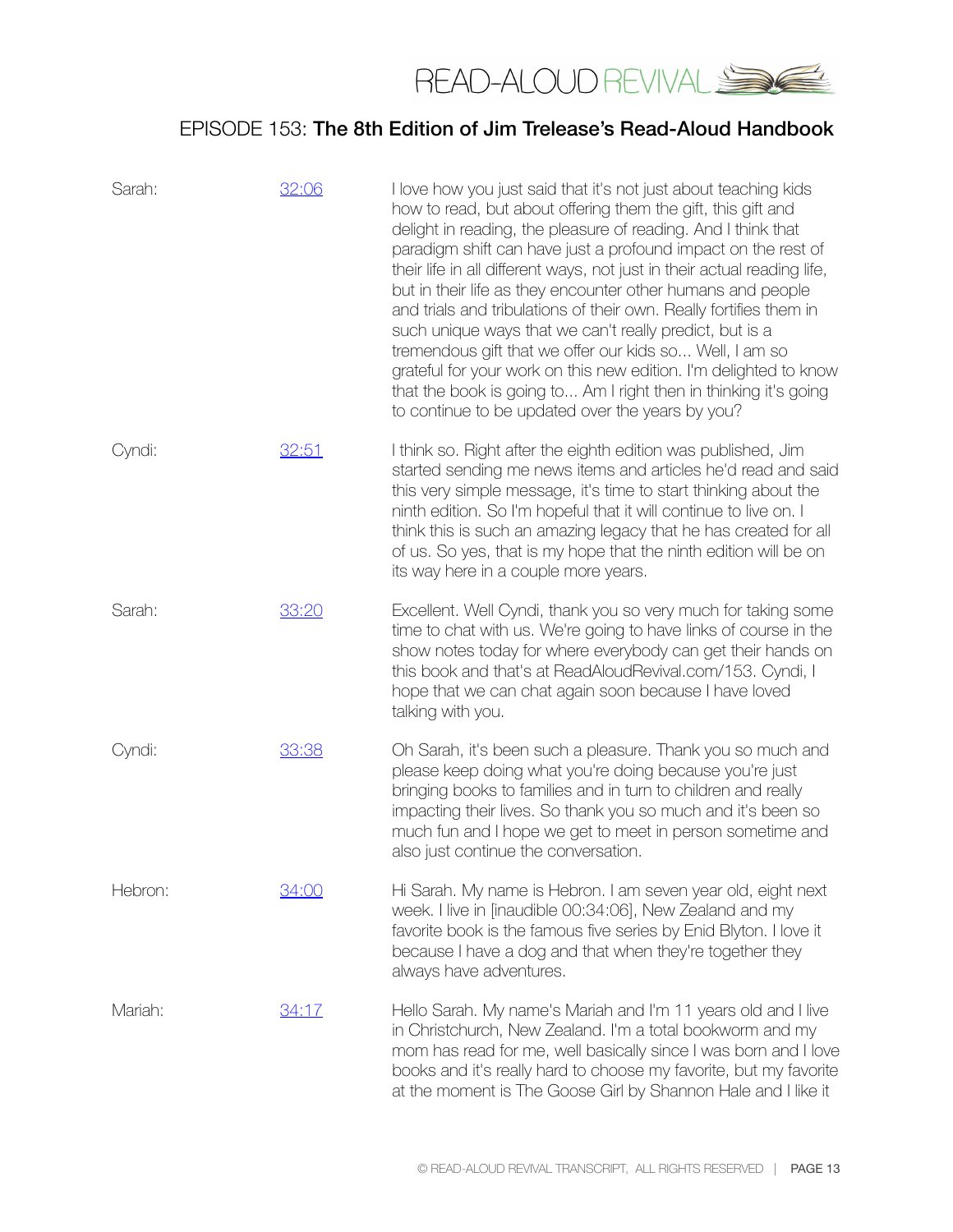

because she's always in trouble and never can get out of it and she has lots of adventures and it all comes out right in the end.

| Olivia: | 34:48 | Hi, my name is Olivia. I'm at seven. My favorite book is Gerald<br>and Peggy and I live in America.                                                                                                                                                                                                                                       |
|---------|-------|-------------------------------------------------------------------------------------------------------------------------------------------------------------------------------------------------------------------------------------------------------------------------------------------------------------------------------------------|
| Child:  | 34:58 | What's your name?                                                                                                                                                                                                                                                                                                                         |
| Maggie: | 34:59 | Maggie.                                                                                                                                                                                                                                                                                                                                   |
| Child:  | 35:00 | How old are you?                                                                                                                                                                                                                                                                                                                          |
| Maggie: | 35:01 | Four.                                                                                                                                                                                                                                                                                                                                     |
| Child:  | 35:01 | No, you're three.                                                                                                                                                                                                                                                                                                                         |
| Maggie: | 35:02 | Three.                                                                                                                                                                                                                                                                                                                                    |
| Child:  | 35:04 | What's your favorite book?                                                                                                                                                                                                                                                                                                                |
| Maggie: | 35:07 | Caterpillars.                                                                                                                                                                                                                                                                                                                             |
| Child:  | 35:08 | The very hungry Caterpillar. Where do you live?                                                                                                                                                                                                                                                                                           |
| Maggie: | 35:12 | I live in Oregon.                                                                                                                                                                                                                                                                                                                         |
| Child:  | 35:14 | And why do you like the Hungry Caterpillar?                                                                                                                                                                                                                                                                                               |
| Maggie: | 35:18 | Because it's my favorite and I really like it. And it's my best<br>favorite.                                                                                                                                                                                                                                                              |
| Mia:    | 35:27 | Hello. My name is Mia and I am from                                                                                                                                                                                                                                                                                                       |
| Parent: | 35:29 | Where are you from?                                                                                                                                                                                                                                                                                                                       |
| Mia:    | 35:29 | Crystal Lake, Illinois.                                                                                                                                                                                                                                                                                                                   |
| Parent: | 35:29 | How old are you?                                                                                                                                                                                                                                                                                                                          |
| Mia:    | 35:39 | I'm four years old and my favorite book is the Chronicles of<br>Narnia. I liked the Chronicles of Narnia because I miss mass is<br>the white witch is one, and I like it so much because my<br>friend's book (inaudible 00:35:54) have a Namia game. And<br>dad cut out a [inaudible 00:35:58] and [inaudible 00:35:58]<br>with the wets. |
| Parent: | 35:57 | What's your name? What's your name?                                                                                                                                                                                                                                                                                                       |